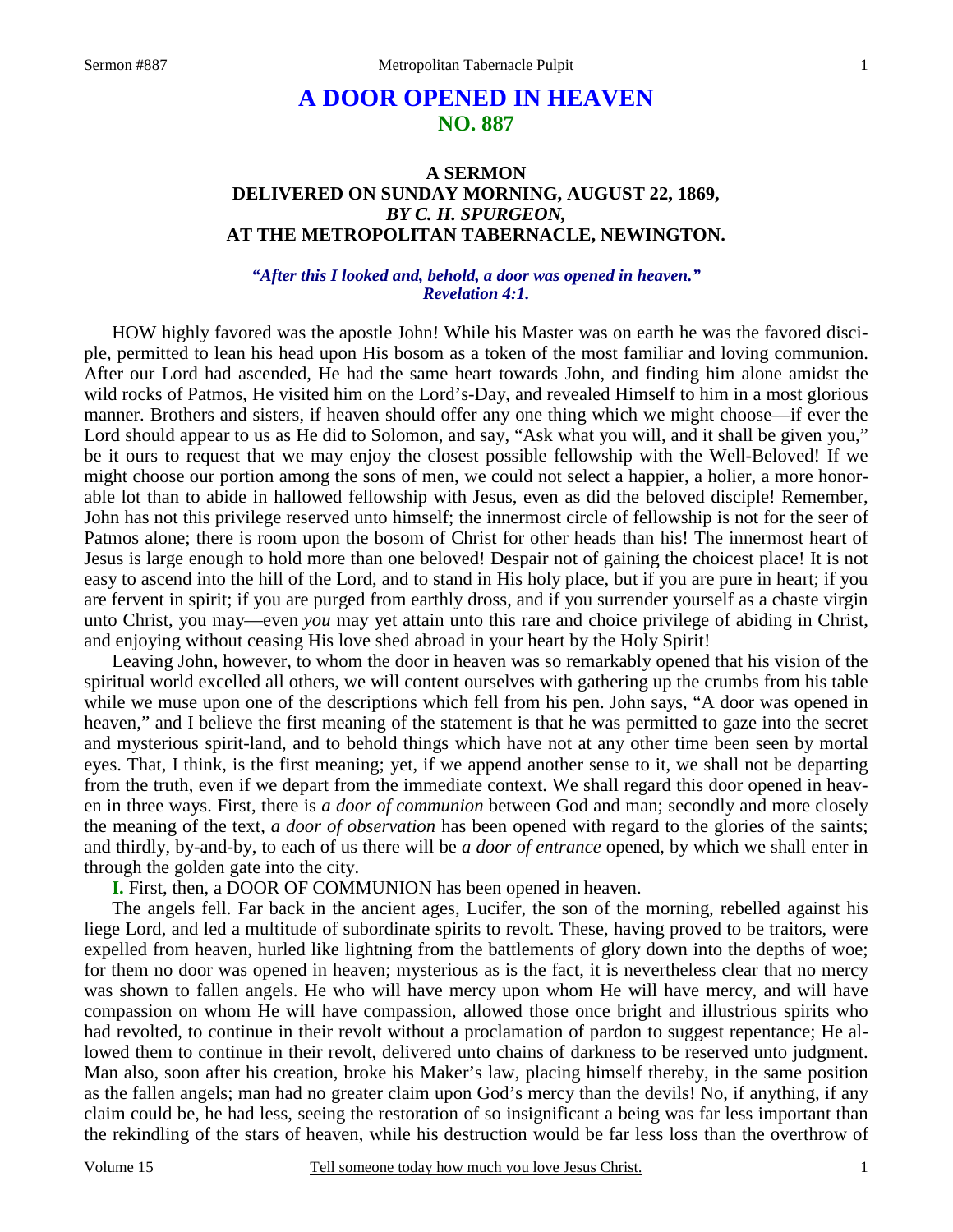the angelic spirits. Yet the Lord in His sovereignty, for reasons that He knows, but which He has not revealed to us, was pleased to look upon the sons of men with singular favor, determining that in them His grace should be revealed. The devils, as vessels of His wrath, are reserved unto Judgment—but the sons of men, as vessels of His mercy, are prepared for glory! Against angels who kept not their first estate, heaven is shut up; but for *men*, a door is opened in heaven! Here is matchless grace, combined with absolute sovereignty, furnishing us with a display of election upon the largest scale—against the truth of which none can raise debate, for whatever objectors may affirm against the choice of some men, and not of others, they cannot deny but that God has chosen men rather than angels; neither can they explain any more than we can, the reason why the Savior took not up angels, but took up the seed of Abraham. Beyond all question, it is to the praise of divine grace that we are able to declare that for the human race a door is opened in heaven!

 A door of communion was virtually opened in the covenant of grace when the sacred persons of the divine Trinity entered into solemn league and compact, so that the chosen should be redeemed, that an offering should be presented by which sin should be atoned for, and God's broken law should be vindicated. In that covenant council chamber where the sacred Three combined to plan the salvation of the chosen, a door was virtually opened in heaven, and it was through that door that the saints who lived and died *before* the coming of Christ passed into their rest. It was this door which was at the head of the ladder which Jacob saw—through which the angels ascended and descended—keeping up communion between God and man! Blessed be God, the effect of the Savior's blood reached backward as well as forward! Before it was shed, the anticipation of the blood-shedding availed with God for the salvation of His people.

 But, dear brothers and sisters, the door was actually and evidently opened when our Lord Jesus came down to the sons of men to sojourn in their flesh. What? Does the Infinite veil Himself in an infant's form? Does the pure and holy God dwell here on earth among unholy men? Does God speak through those lips of tenderness, and does God's light beam through those eyes of love? It is even so! The Son of Mary was the Son of God, and He that suffered, He that bore our sicknesses, He upon whom our sins were laid, was no other than God over all! The Word which was God, and was in the beginning with God, was made flesh and tabernacled among us! Surely there was a door opened in heaven, then, for if the Godhead comes into actual union with manhood, man and God are no more divided by bars and gates! It cannot be impossible that manhood should go up to God, seeing God has come down to man! If God condescends thus, it must be with a motive, and a reason, and there is hope for poor humanity! There are stars in the darkness of our fallen state! Immanuel, God with us, the virgin's child, the Son of the Highest, is He among us? Then a door is indeed opened in heaven! The angels knew this, for through the open door they came trooping forth with songs of joy and gladness, hailing the birth of the Prince of Peace; and doubtless the spirits of the just, as they peered through the opened lattice, were glad to behold the union of earth with heaven.

 But the door, dear brothers and sisters, was not opened, even then, effectually and completely, for Christ, when He came into the world, had to stand, though in Himself pure and holy, in the position of a *sinner*. "The Lord has laid upon Him the iniquity of us all." Now, where sin is, there is a shutting out from God, and Christ was officially, as our substitute, shut out as long as sin laid upon Him. When the transgression of His people was laid on Him, and He was numbered with the transgressors, the veil hung down before even Him. But oh, remember well how bravely He removed that which hindered! He came up to the cross with the lead of sin upon Him, a lead that would have staggered all the angels, and bowed a universe of human beings to the lowest hell! Up to that cross He came, and there He bore the consequences of His people's guilt; the transgressions of His people were laid on Him, and for those iniquities was He struck—but He bore all the strikes, He drank the cup of His Father's wrath to the dregs, and shouting, "It is finished!" He took the great veil that hung up between earth and heaven, and with one gigantic pull He tore it from top to bottom, never to be put together again, to make an open way between God and man! The veil is torn in two. Heaven is laid open to all believers.

 But though our Lord Himself, to prove how He had torn that veil, passed through it up to the most holy place, as to His soul, yet you will remember, beloved, that He left His body behind Him! That holy

2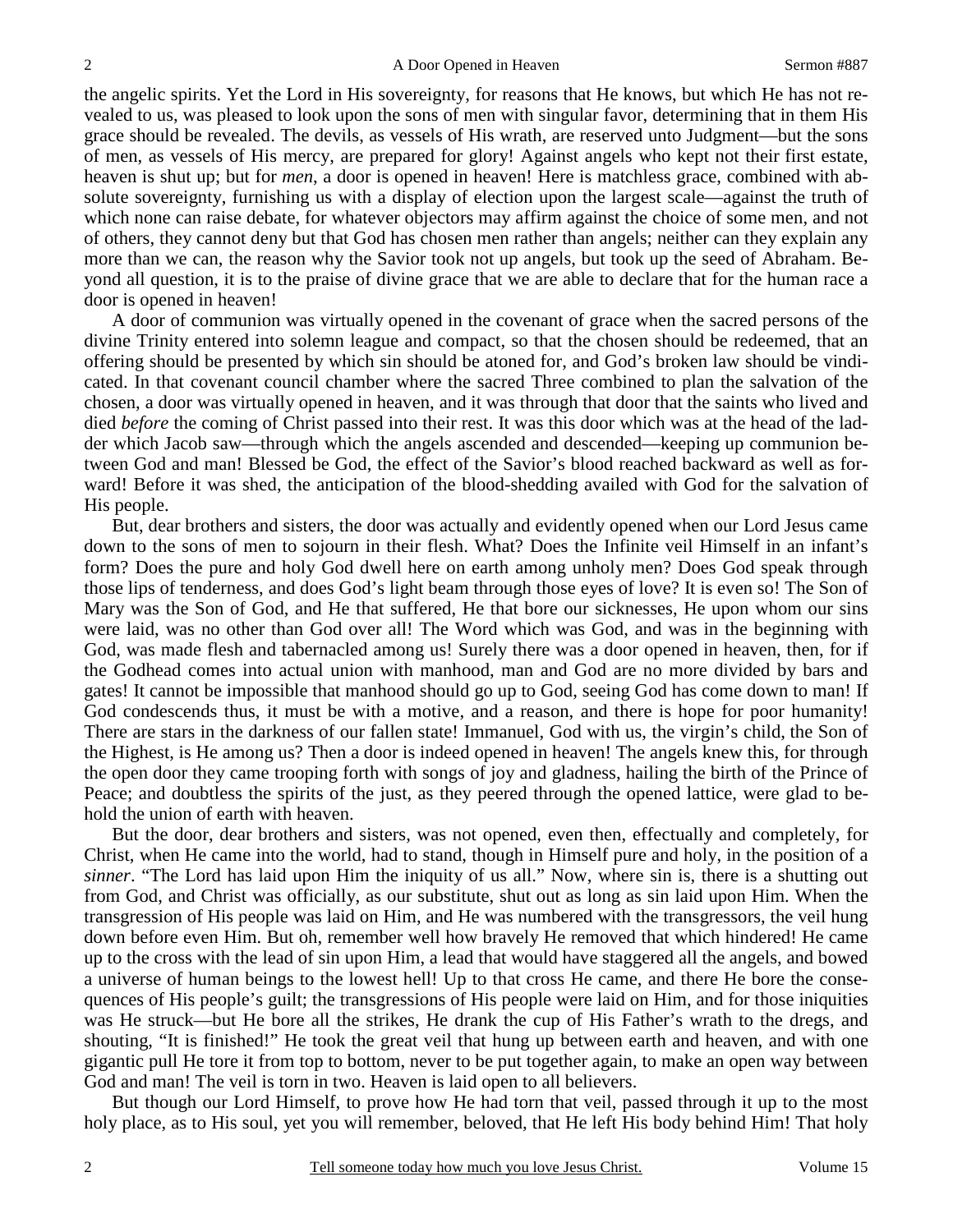thing slumbered in the grave, where it could not see corruption; it was not taken up into the excellent glory, but remained here for 40 days. Then, when the appointed weeks were finished, Jesus once again entered heaven—this time taking possession of it for our bodies as well as for our souls! How wondrously David foretold the glorious opening of the gates, when he sang the ascent of the illustrious hero! He rose amid attending angels, ascending not in phantom form, but in a real body, and as He neared the heavenly portals, holy angels sang, "Lift up your heads, O you gates, and be you lift up, you everlasting doors, that the King of glory may come in!" When on their hinges of diamond, those pearly gates revolved, and Jesus entered, then, once and for all and forever the door was opened in heaven, by which the chosen people shall all of them ascend into the joy of their Lord! At this very hour, as if to show us that He opens, and no man shuts, we see the door most certainly open because He has promised to come again, and therefore the door cannot be shut, for He is coming quickly. His promise rings in our ears, "Behold, I come as a thief! Blessed is he who watches and keeps his garments." Yes, blessed are they which are called unto the marriage supper of the Lamb! Yet again He says, "Behold, I come quickly, and My reward is with Me." Expect Him then, and as you expect Him, learn that a door is still open in heaven!

 Beloved, there is no little comfort in the belief that heaven's gates are opened, because then our prayers, broken-winged as they are, shall enter there; though they seem as if they could not mount because of a clogging weight of sorrow, yet shall they enter through that door! Our sighs and tears shall pass. There is no boom across the harbor's mouth; our poor half-shipwrecked prayers shall safely sail into the haven; the ports of glory are not blockaded—we have access by Jesus Christ unto the Father, and there is free trade with heaven for poor broken-hearted sinners. Here is consolation because our songs, also, shall reach the truth of God through the opened door! How delightful it is to sing God's praise alone, but much more in company when all our hearts and voices keep tune together in sacred melodies of adoration! But what must our songs be compared with the chorus of the 10,000 times ten thousands! We might fear that ours would be unable to scale the walls of the New Jerusalem, but lo, a door is opened for their entrance! Moreover, there is access for sinners to God—Jesus came to seek and to save that which was lost; you are not shut out of your Father's house, poor prodigal; the door is opened; you have not to stand and knock by the month together with processes of repentance, and reformation, for a door is opened! Christ is that door! If you come to Christ you have come to God! If you trust in Jesus you are saved! The door to the ark was wide enough to admit the largest beasts as well as the tiniest animals, and the door into God's mercy is wide enough to let in the greatest sinner as well as the more refined moralist. He who comes to Christ, comes to heaven! He is sure of heaven who is sure of Christ! Let me cheer everyone here who fears that the gate is barred against him—the door is still open! While there is life, there is hope; you cannot climb to heaven, and see if your name is left off the roll—therefore don't think it is! You cannot turn to the list of souls who will perish forever— therefore don't think that your name is among them! But since the silver trumpet rings out the invitation— "Come, laboring and heavy laden! Come to Christ, and He will give you rest!" accept the invitation, and you shall find that the God who in mercy gave the invitation, gave you power to comply with it, and gave you the will to accept it—and He will, by no means, cast you out!

**II.** Now we must turn to the second view of the text, which is the proper one from its context. "A door was opened in heaven," it was A DOOR OF OBSERVATION.

 It is very little that we can know of the future state, but we may be quite sure that we know as much as is good for us. We ought to be as content with that which is not revealed as with that which is, for if God wills us not to know, we ought to be satisfied not to know. Depend on it, He has told us all about heaven that is necessary to bring us there—and if he had revealed more, it would have served rather for the gratification of our curiosity than for the increase of our grace. Yet, beloved, much concerning heaven, much, I mean *comparatively*, may be guessed by spiritual men. There are times when, to all who love the Lord, doors are opened in heaven through which they can, by spiritual illumination, see somewhat of the city of the Great King.

 And first, a door is opened in heaven whenever we are elevated by the help of God's Spirit to high and ravishing thoughts of the glory of God. Sometimes by investigating the works of nature, we obtain a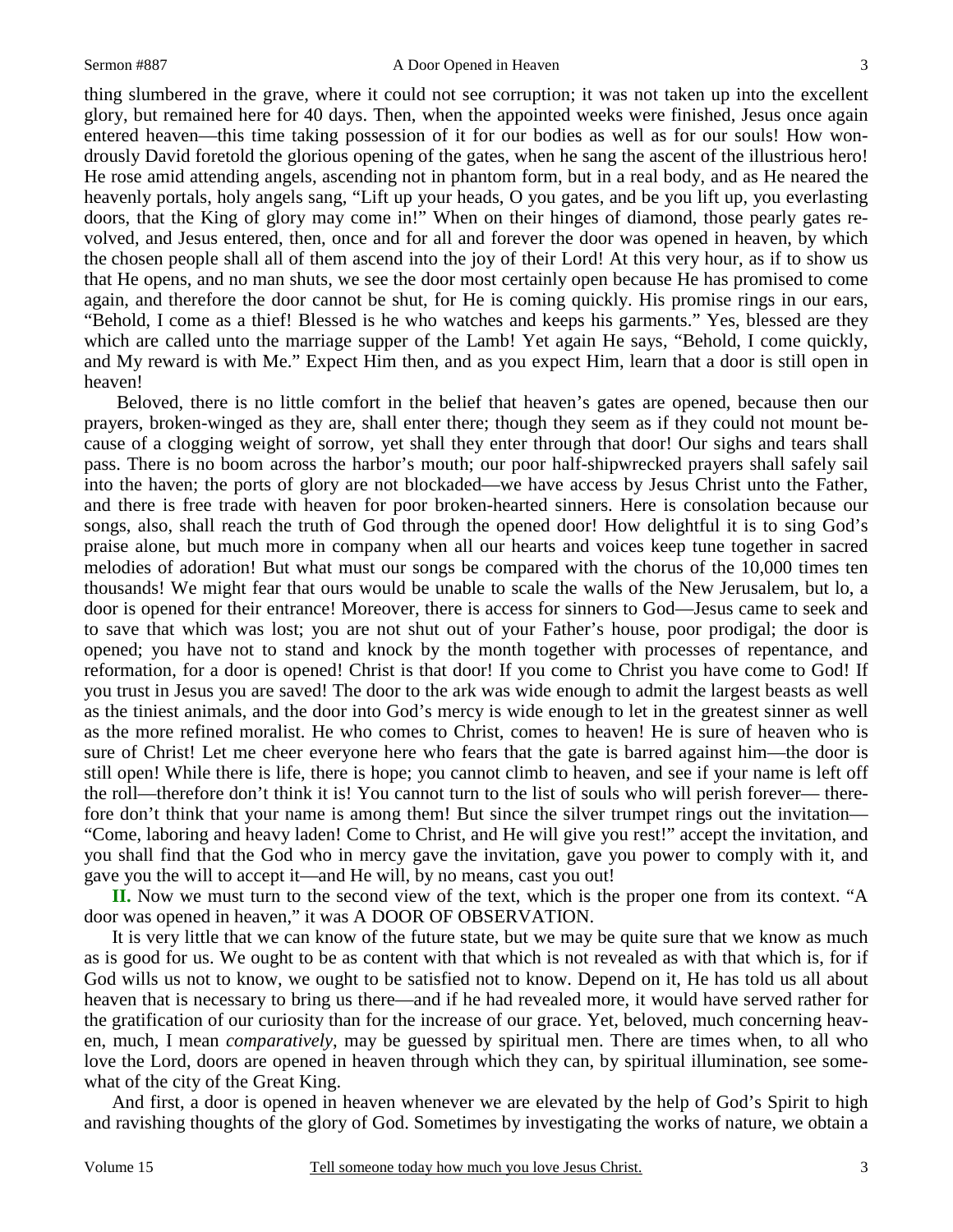glimpse of the infinite; more often by beholding the grace and mercy revealed in Jesus Christ, our hearts are warmed towards that blessed One who made us, who sustains us, who redeemed us, to whom we owe all things. My brothers and sisters, what joy have we felt in the thought of His presence! It has been bliss to feel that our Father is with us when we are alone, covering us with His feathers in danger, hiding us in peace beneath His shield and buckler in times of alarm; how delightful has it been to serve Him, to have a consciousness of doing Him some service, poor and imperfect as it is! I think I know of no delight on earth that is higher than that of knowing that you are really, with all your heart, adoringly serving God! And what a delight it is, dear brothers and sisters, when you can feel in your own soul that you are reconciled to God, that there is no opposition between your desires, and God's will, or if there should be, yet not in your heart of hearts, for your soul desires to be perfectly at one with Him who made it. How glad we feel when God is glorified; how happy when His saints are honoring His name; what a hallowed thrill shoots through us when another sinner is embraced within the arms of divine mercy! Oh, to see God's kingdom come and His will done on earth as it is in heaven! Brothers and sisters, if we might but see this, our prayers would be ended—there is nothing more that we could need if we could once see the whole earth filled with the knowledge of the Lord! This is our greatest joy beneath the sky—to know the Lord to be present, to feel that we are one with Him, to catch some glimpses of His glory, and to see that glory appreciated among the sons of men, while we are helping to spread it abroad. Now, if it is so happy a thing to obtain some gleaming of the glory, what will it be when we shall be near to Him, and shall behold Him face to face? What will be our joy when everything that now separates us from God shall be taken away—when inbred sin that mars our fellowship shall be utterly rooted up; when, instead of a little casual and imperfect service, we shall serve Him day and night in His temple? What will be our joy when we shall no longer behold sin rampant, but shall see universal Holiness all around? When there shall be no idle words to vex our ears, no cursing without, and no thought of sin within to molest us? When the hymn of His glory shall forever make glad our ears, and our tongue shall joyously help to swell the strain world without end? Why, beloved, we have true views of heaven when our soul is blessed with nearness of access to her Father and her God. The unspiritual know not this. If I talked to them of harps, and streets of gold, and palms of victory, they might admire the imagery, but of the inner meaning they would know nothing. Yet, there are your harps, and there your palms, and there your songs, and there your white robes—the beholding of the glory of the Lord and being transformed into it! To be made like unto your God in purity and true holiness—this is heaven indeed!

 A door is opened in heaven, secondly, whenever the meditative spirit is able to perceive *Christ Jesus*  with some degree of clearness. It is true we see Him here as in a glass, darkly, but that sight, dark and dim as it is, is transporting to our souls. Do you not know what it is to sit under His shadow with great delight, and to find His fruit sweet to your taste? The first day you knew Christ, and He spoke your pardon to you, why it was a marriage day to your soul! Since then He has opened to you coffers containing priceless treasures; He has taken you into the inner rooms of His treasury where the richest and best blessings are stored up, and thus your sense of Christ's excellence has been a growing one. You thought Him good at first, but now you know Him to be better than the best; now He is "the chief among 10,000, and the altogether lovely." I am sure beloved nothing can so carry you out of yourself, above your cares and your present troubles as to feel that your beloved is yours, and that you are His. Why, your spirit, like David, dances before the ark of the Lord when the full beauties of a precious Christ are perceived by your heart! Imagine, then, what must it be to see the Redeemer face to face! To hear but the King's silver trumpets sounding in the distance makes the heart to dance, but what must it be to *see* the King in His beauty in the streets of His own metropolis, where He rides forth in constant triumph? Have you not known the day when a word from Him would have made your spirits like the chariots of Amminadab? What will be our ecstasy when you hear not afterwards, but listen *continually* to Him whose lips are like lilies dropping sweet-smelling myrrh? A stray kiss of those lips has ravished you beyond description, but what will it be when those cheeks that are as beds of spices, as sweet flowers, shall forever be near you—when the full marriage of your soul with the royal spouse shall become indeed, to your ineffable delight? Perhaps this is a door through which you have often gazed. If so, take not away your eyes, brothers and sisters; take not away your eyes! But through this window of agate, through this gate of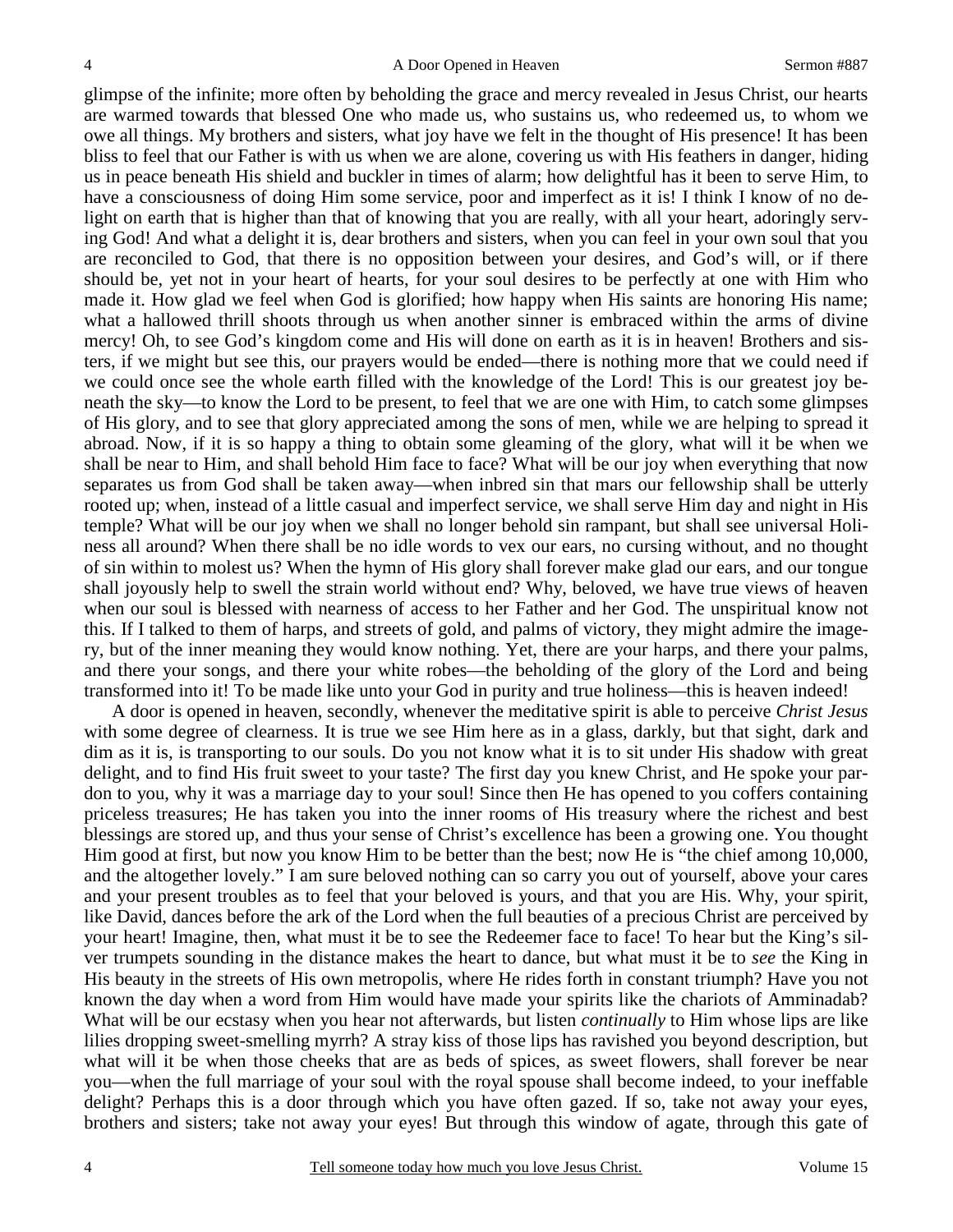carbuncle, gaze forever at the person of your blessed Lord, for in Him you may see heaven fully revealed.

 We sometimes get a door opened in heaven when we enjoy *the work of the Holy Spirit* in our souls. The Holy Spirit has breathed over our hearts, and turned tumult and storm into profound peace, like the peace of God's own self. He has given us more than quiet rest; He has filled us with high and exulting thoughts of God until whether we were in the body or out of the body we could not tell; and then there has come with these great thoughts a flush of joy, as though a well of honey had sprung up at our feet, as though soft breezes from the celestial beds of spices were fanning our cheeks; we then knew that we were one with Christ by indissoluble, vital union—we grasped the promise, we knew it to be true; we were sure that all covenant blessings were our own! The spirit of sonship was within us! We cried, "Abba, Father!" Faith rejoiced exceedingly. Bright-eyed hope laughed for joy. Love tuned her harp. The Holy Spirit made a paradise within our hearts, and He Himself walked in the garden of our soul in the cool of the day. Right well do some of us know what the Holy Spirit can do for us; we have felt His joy not only in prosperous moments, but in our very darkest times when our troubles have been multiplied, and griefs have threatened to overwhelm us. Now, if such it is to enjoy the presence of the Spirit, brothers and sisters, what must it be to dwell in the land where we shall never vex Him with our sins? Where we shall never quench His sacred influences with our negligence? Where we shall never miss the delightful, sensible conscious enjoyment of His love shed abroad in our souls? Ah, if we could always be as we sometimes are! I find it comparatively easy to climb the hilltop, but the difficulty is to *abide* there, for we slide down to the valley again so easily! But in glory we shall forever sit on the top of Amana with our forehead bathed in the light that streams from an unsetting sun, filled with all the fullness of God, and that forever and ever! O you who know anything of the blessed Spirit, there is a door opened in heaven for you in His gracious operation—look through it and rejoice at what you see!

 Further, brothers and sisters, a door is often opened in heaven in *the joys of Christian worship.* As I was reading over and over again yesterday the 42<sup>nd</sup> Psalm, I could not but note how David dotes on the sunny memories of sacred seasons when he went with the multitude with the voice of joy and praise, with the multitude that kept holy day; he remembered the times when he went up to the house of the Lord in the company of his people. It is not always a delightful thing to go to a place of worship, for some places are very much used for sleeping in, and in some others it might be better to be asleep than awake! Many services are so dull that men attend them as a stern duty; they find no pleasure in them. But where there is unity, harmony, heartiness, zeal, where the song rolls up with mighty peals like thunder, where the gospel is preached affectionately and faithfully, and the Holy Spirit bedews the whole like the dews that fell on Hermon—oh, it is sweet to be there! Do you not feel, sometimes, your Sundays to be the most blessed portions of your life below the skies? And the assemblies of God's people—what are they to you? Are they not the house of God, and the very gate of heaven! Yes, and if it is sweet today, to mingle with Christians in their praise and prayer, when we are so soon to separate and go our way, how passing sweet that place must be where the saints meet in *eternal* sessions of worship; where the King is always with them; where there is never a dreary service; where the song never, never, never ceases; where no discord mars it, and no harp is hung upon the willows—

#### *"There no tongue can silent be, All shall join the harmony!"*

Why, if there were no other door in heaven than these blessed Sunday gatherings, and the sweet enjoyments of the assemblies of the saints, surely this would be enough to make us long to be there!

 Another door is opened in heaven in *the fellowship which we enjoy with the saints on earth.* "They who feared the Lord spoke often one to another," and thus they obtained one of the most delightful joys to be had this side of the golden gate! Though we love all the saints, have we not some who are our peculiars, to whom we take the doors of our heart right off their hinges, and say to them, "Come in, for in sympathy and experience I am one with you; come in and converse with me"? Beloved, if common Christian communion is very sweet, and I know that as church members we have found it so, how much sweeter it will be to meet with the more eminent of the saints! What meetings heaven will see! I imagine Saul meeting Stephen; he aided the persecutors who stoned the martyred Stephen, and yet out of the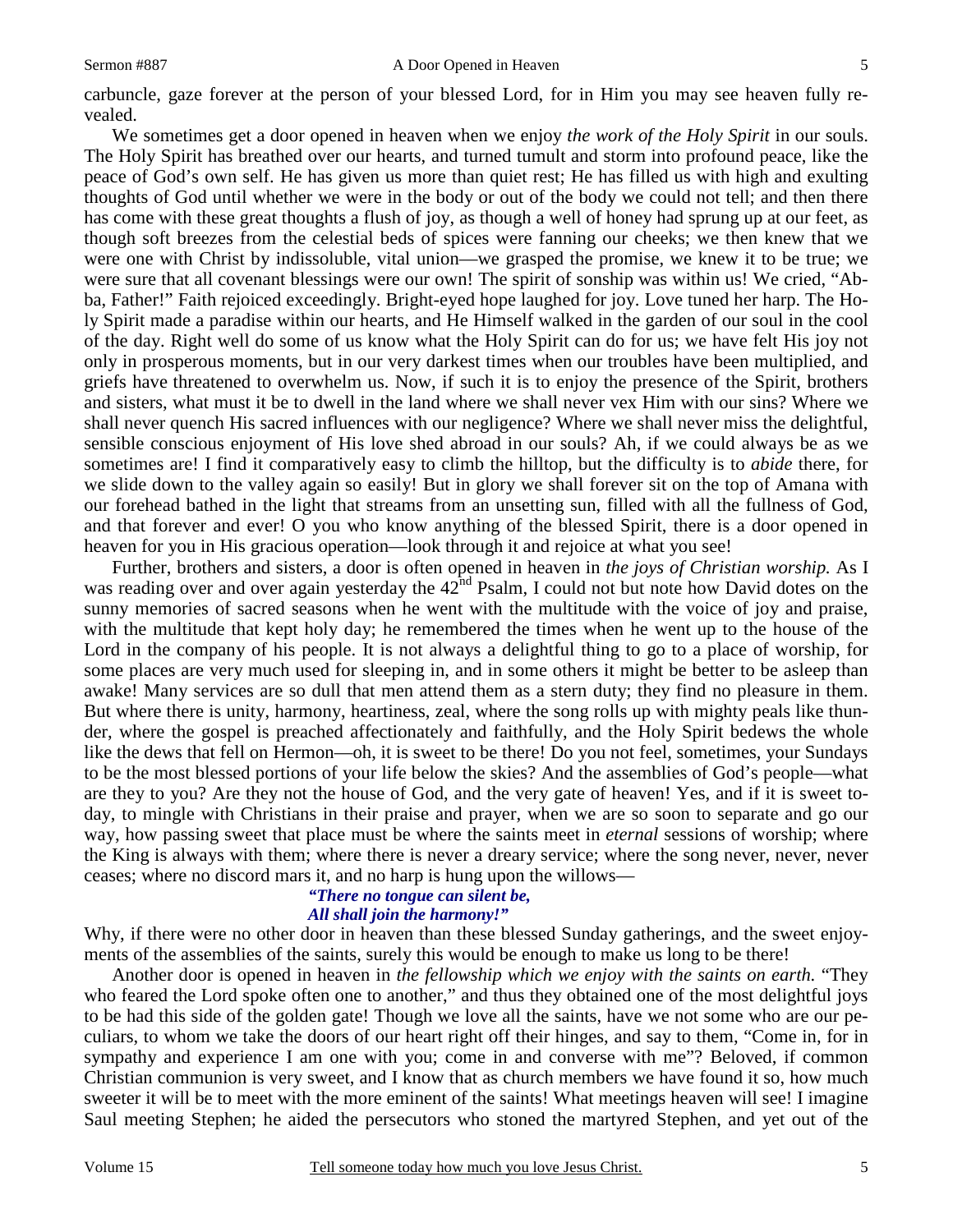ashes of a Stephen there springs a Paul! What a grip of the hand they will give each other on the other side of Jordan! When holy bright spirits meet, why, I would far sooner watch their salutations than the passing of the moons of Jupiter! It will be grand to see these celestial bodies casting their shadows, as it were, for a while about each other, as they come into the closest contact in the skies. And do you not delight to think that you shall meet the apostles? That you shall meet David and Abraham? That you shall have communion with Luther and Calvin, Wesley and Whitefield, and men of whom the world was not worthy? *Some have doubted whether there will be recognition in heaven; but there is no room for doubt, for it is called, "my Father's house." And shall not the family be known to each other?* We are to "sit down with Abraham, and Isaac, and Jacob," and we shall therefore, know these patriarchal saints. We shall not sit down with men in iron masks, and see none but great unknowns, but we shall, "know even as we are known." Doubtless even before the body rises, there will be marks and peculiarities of constitution about disembodied spirits by which we shall be able to detect them, and shall hold happy, intelligent communion with them. Ah, well, you gray-headed saints, your best friends have gone before you, and the thought of seeing them may well make you long to be on the wing! Your dearest ones are on the other side of Jordan; they went to their heritage a long while ago; they abide in the land of the living, while you still linger in the land of the dying. Press forward! Let immortal fingers beckon you towards the dwelling places of the saints in the land of the hereafter! How the prospect of future communion ought to make the saints love one another, because ours is no earthly love which must end at the grave; our union and communion in Christ will outlast both sun and moon; our love in Christ Jesus will not ripen in another world, then be dissolved like that of merely carnal relationship; we need not be afraid of having too much of it; how kindly affectionate we ought to be to one another; we are to live together in heaven, so never let us quarrel on earth. I read a story the other day of an elder of a Scottish church, who at the elders' meeting had angrily disputed with his minister until he almost broke his heart. The night after, he had a dream which so impressed him that his wife said to him in the morning, "You look very sad, Jan; what is the matter wi' you?" "And well I am," said he, "for I have dreamed that I had hard words with our minister, and he went home and died, and soon after I died, too; and I dreamed that I went up to heaven, and when I got to the gate, out came the minister and put out his hands to welcome me, saying, 'Come along, Jan, there's nae strife up here, I'm so glad to see you.'" So the elder went down to the minister's house to beg his pardon, and found in very truth that he was dead! He was so struck by the blow that within two weeks he followed his pastor to the skies, and I should not wonder but what his minister did meet him and say, "Come along, Jan, there's nae strife up here." Brothers and sisters, why should there be strife below? Let us love each other, and by the fact that we are co-heirs of that blessed inheritance, let us dwell together as partakers of a common life, and soon to be partakers of a common heaven.

 Beloved, I think I may add a door has often been opened in heaven to us *at the communion table.*  Astronomers select the best spots for observatories; they like elevated places which are free from traffic, so that their instruments may not quiver with the rumbling of wheels; they prefer also, to be away from the smoke of manufacturing towns, that they may discern the orbs of heaven more clearly. Surely, if any one place is fit to be an observatory for a heaven-mind than another, it is the table of communion—

#### *"I have been there, and still will go, It is like a little heaven below."*

Christ may hide Himself from His people in preaching, as He did from His disciple on the road to Emmaus, but *He made Himself known unto them in the breaking of bread!* Prize much the solemn breaking of bread. That ordinance has been perverted; it has been caricatured and profaned, and therefore some tender Christians scarcely value it at its right account. To those who will use it rightly, examining themselves, and so coming to that table, it is indeed, a divine observatory—a place of calm retirement from the world. The elements of bread and wine become the lenses of a far-seeing telescope through which we behold the Savior, and I say again, if there is one spot of earth clear from the smoke of care, it is the table where saints have fellowship with their Lord! A door is often opened in heaven at this banquet, when His banner over us is love; and if it is so sweet to enjoy the emblem, what must it be to live with Christ Himself, and drink the new wine with Him in the kingdom of our Father?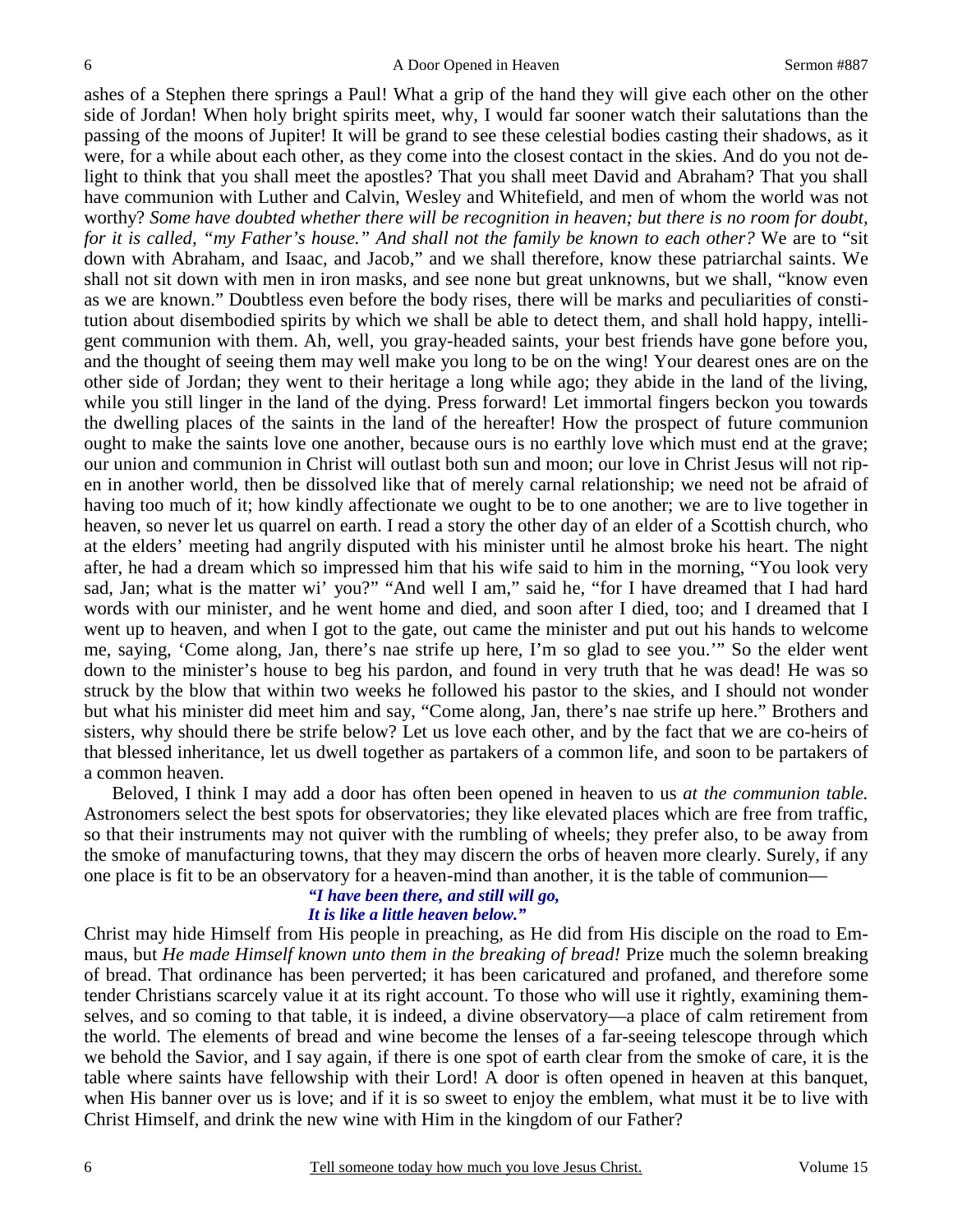Another door that is opened in heaven is *the delights of knowledge.* It is a charming thing to know of earthly science, but it is more delightful by far to know *spiritual* truth. The philosopher rejoices as he tracks some mysterious law of Nature to its source, and discovers immature principles of matter as they nestle beneath a long hidden mystery; but to hunt out a gospel truth, to track the real meaning of a text of Scripture, to get some fresh light upon one of the offices of the Redeemer, to see a precious type stand out with a fresh meaning, to get to know Him, and the power of His resurrection *experimentally—*to have the truth of God engraved upon the soul as though by the finger of God, oh, this is happiness! It is certainly one of the greatest delights of the Christian to sit at the feet of Jesus with Mary, and learn of Him—to be educated in the college of Corpus Christi, and to find the *schola crucis* to be *schola lucis,*  because of the light which streams from the cross! But, brothers and sisters, if the little knowledge we gain here is so sweet, what will our knowledge be when the intellect shall be expanded, when the mental eye shall be clarified, and when truths of God shall be perceived not through a veil of mist and cloud, but in full meridian light? If the dawn is bright, what will the midday be? If today our little travels in the domains of revelation have so enriched us, how rich shall we be when, like Columbus, we spread the sail for the unknown land, traversing seas of knowledge never navigated before? What will it be, beloved, to make discoveries of the glory of Christ, and then to make known to the principalities and powers, in the heavenly places, the manifold wisdom of God in the person of the Well-Beloved? There is a door opened in heaven to every thoughtful, studious reader of the word, and to every experienced Christian; if you are learning of Christ, the joy of knowledge gives you some idea of heaven!

 Another door of heaven may be found in the *sweets of victory.* I mean not the world's victory, where there are garments rolled in blood, and wringing of hands, and wounds and death; I refer to victory over sin, self, and Satan! How grand a thing to get a passion down, and hold it by the throat, strangling it despite its struggles; it is fine work to hang up some old sin as an accursed thing before the Lord, just as they hung up the Canaanite kings before the face of the sun; or if you cannot quite kill the lust, it is honorable work to roll a great stone at the cave's mouth, and shut in the wretches till the evening comes when they shall meet their doom. It is a joyous thing when under temptation you are kept from falling as you did on a former occasion, and so are made conquerors over a weakness which was your curse in past years! It is a noble thing to be made strong through the blood of the Lamb so as to overcome sin! The delights of holiness are as deep as they are pure; to be acquiring by divine grace, spiritual strength, is no mean blessing, but what will it be to be in heaven when every sin shall be conquered, when Satan himself shall be under our feet? Ah, if I once have him under my foot, how will I exult and rejoice over that old dragon who has tormented the saints of God these many years! Let us once but see sin and hell led captives, how will we sing hosanna to the Lord mighty in battle and how will we exult and rejoice as we participate in His victory! It is coming! The victory is surely coming! We shall stand upon the mountain's brow with Him, and chant the song of victory! At the battle of Dunbar, when Cromwell and his men fought up hill, and step by step achieved the victory, their watchword was the Lord of hosts, and they marched to the battle singing—

### *"O Lord our God, arise and let My enemies scattered be, And let all them that do You hate Before Your presence flee."*

When they had won the day, the grand old leader, saint and soldier in one, bade his men halt and sing with him; and there they poured forth a Psalm with such lusty music that the old German Ocean might well have clapped its hands in chorus, "Sing unto the Lord, for He has triumphed gloriously!" But what a song will that be when we, the followers of Christ, having long fought up hill, wrestling against sin, shall at last see death and hell overcome, and with our Leader standing in our midst, shall raise the last great hallelujah to God and the Lamb, which hallelujah shall roll on forever and ever! God grant us each to be there! Each little victory here helps us to see as through a door to the grand ultimate triumph which may God hasten in His own time.

**III.** I might thus have continued, but time fails altogether. And therefore I must only add two or three sentences concerning THE DOOR OF ENTRANCE.